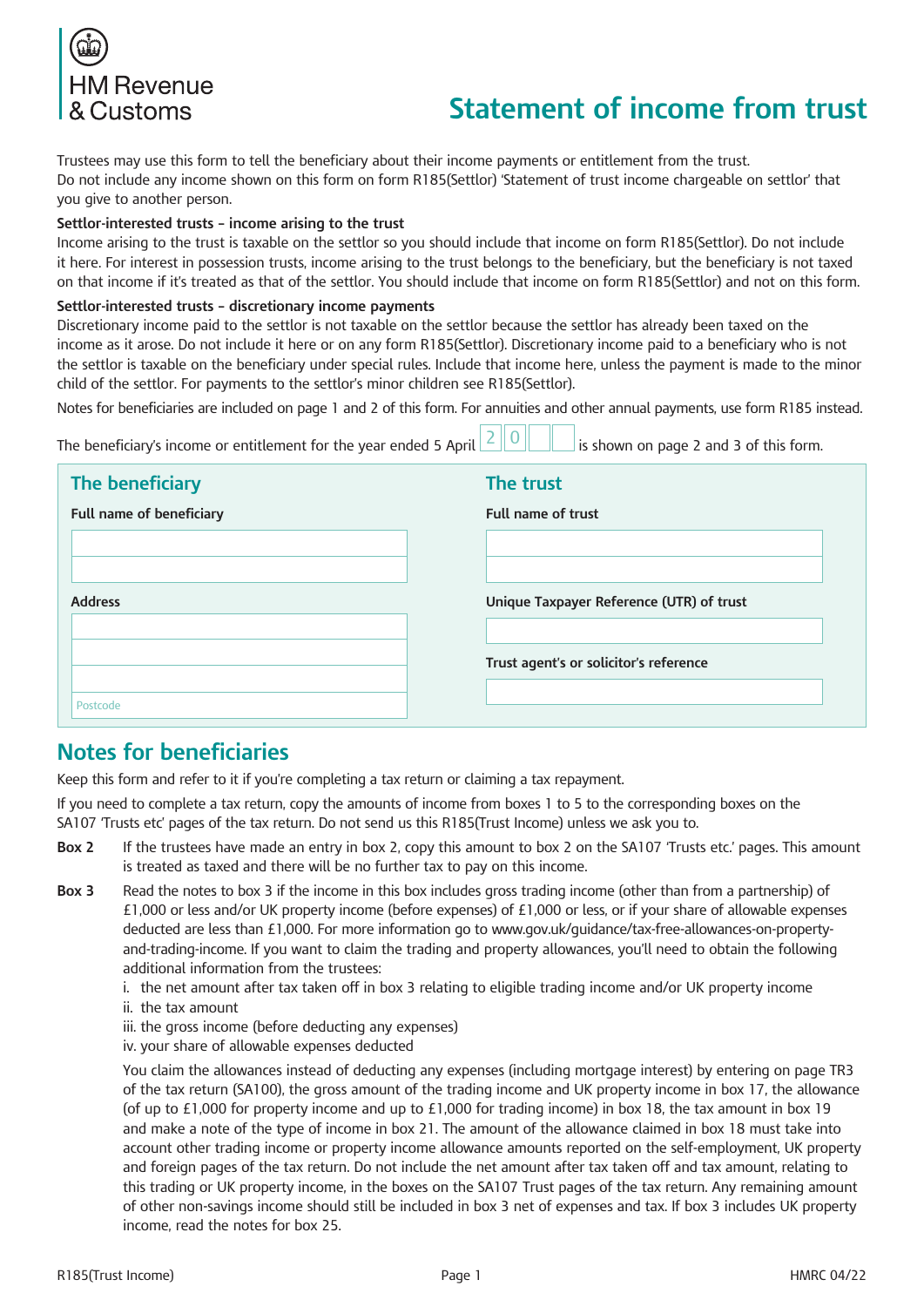## **Notes for beneficiaries** continued

- **Box 4** In the second line trustees show the tax that has been paid by them on the savings income. You'll get a credit for that. From 6 April 2016 most individuals have a Personal Savings Allowance of up to £1,000 and may not pay tax on savings interest below that amount.
- **Box 5** In the second line trustees show the tax that has been paid by them on the dividend income. You'll get a credit for that. From 6 April 2018 individuals have a Dividend Allowance of £2,000 which means there is no tax to pay on the first £2,000 of dividend income.
- **Box 6** Include this income in the pages of your tax return dealing with that particular type of income, not the SA107 'Trusts etc.' pages. For example, if the income is rent, include it in the SA105 'UK Property' pages.
- **Box 7** If you're resident in the UK, include this information on the SA106 'Foreign' pages of your tax return, not the SA107 'Trusts' pages (and claim the property income allowance against this income, if relevant). The notes for box 7 on page 3 show which columns on the SA106 'Foreign' pages to use.
- **Box 8** Include this amount in the scrip dividends boxes of the main tax return, not the SA107 'Trusts etc.' pages.
- **Box 25** The cost of getting a loan or alternative finance to buy a property that is let, and any interest on those loans and alternative finance is restricted for residential let properties. From 6 April 2020 no residential financial costs are allowed as a deduction for each property business. If you receive residential property income from a non-discretionary trust you can claim a tax reduction. Ask the trustees to provide you with a completed working sheet to enable you to calculate the reduction. You cannot claim this tax reduction if you're claiming the property income allowance. For more information go to www.gov.uk/guidance/changes-to-tax-relief-for-residential-landlordshow-its-worked-out-including-case-studies

**Box 25.1** Put any unused residential finance costs brought forward from previous years in this box.

**Box 42** Include this income in box 42 of the SA106.

If you need to claim a tax repayment, copy the figures at boxes 1 to 8 to the boxes on the R40 'Claim for repayment of tax deducted from savings and investments' as follows:

- box 1 to boxes 4.2 and 4.3 on the  $R40$
- $\cdot$  box 2 to box 4.10 on the R40
- box 3 to boxes 4.4 and 4.5 on the R40 read the notes on claiming the trading and property allowance below if the income in box 3 includes gross trading income (other than from a partnership) of £1,000 or less and/or UK property income (before expenses) of £1,000 or less, or if your share of allowable expenses deducted are less than £1,000
- box 4 to boxes 4.6 and 4.7 on the  $R40$
- $\cdot$  box 5 to boxes 4.8 and 4.9 on the R40
- box 6 to box 3.4 and/or box 7.4 on the R40, as appropriate
- • box 7 to boxes 6.1 to 6.12 on the R40, as appropriate if you're claiming the property income allowance against this income, include the amount of the allowance in box 6.6 instead of deducting any expenses
- box  $8$  to box  $3.7$  on the R40

#### **Claiming the trading and property allowances**

If you decide to claim the allowances instead of expenses, you'll need additional information. Read the notes to box 3. When completing R40 enter the gross amount of the trading income and UK property income less the allowance (of up to £1,000 across all UK and foreign property income and up to £1,000 for trading income) in box 7.4, the tax amount in box 7.5 and make a note of the type of income in box 7.6. Do not include the net amount after tax taken off and tax amount of this trading or UK property income, in boxes 4.4 and 4.5 on the R40, but any remaining amounts of non-savings income and tax paid should still be included in boxes 4.4 and 4.5. For more information on how to complete the R40 go to www.gov.uk 'R40 Notes'. For more information on the trading and property income allowance, go to www.gov.uk/guidance/tax-free-allowances-onproperty-and-trading-income

### **Discretionary income payment from a trust**

**1 Net payments from non-settlor-interested UK resident trusts (excluding box 2 income), after tax taken off** – enter the actual amount paid – enter the amount of tax treated as deducted at the trust rate in the box below (for details of how to calculate the tax credit, go to [www.gov.uk/trusts-taxes/trusts-and-income-tax\)](http://www.hmrc.gov.uk/trusts/trustee/responsibilities.htm) £ • Tax credit at the trust rate on box 1 payment £ • **2 Total payments from settlor-interested trusts** – if the trust is settlor-interested (that is, the settlor or settlor's spouse or civil partner retains an interest in the trust), use box 2 to show payments to a beneficiary other than the settlor (these payments form part of the non-settlor beneficiary's taxable income) – enter the actual amount of the payment in box 2 (do not gross it up and do not include payments to the settlor) £ •